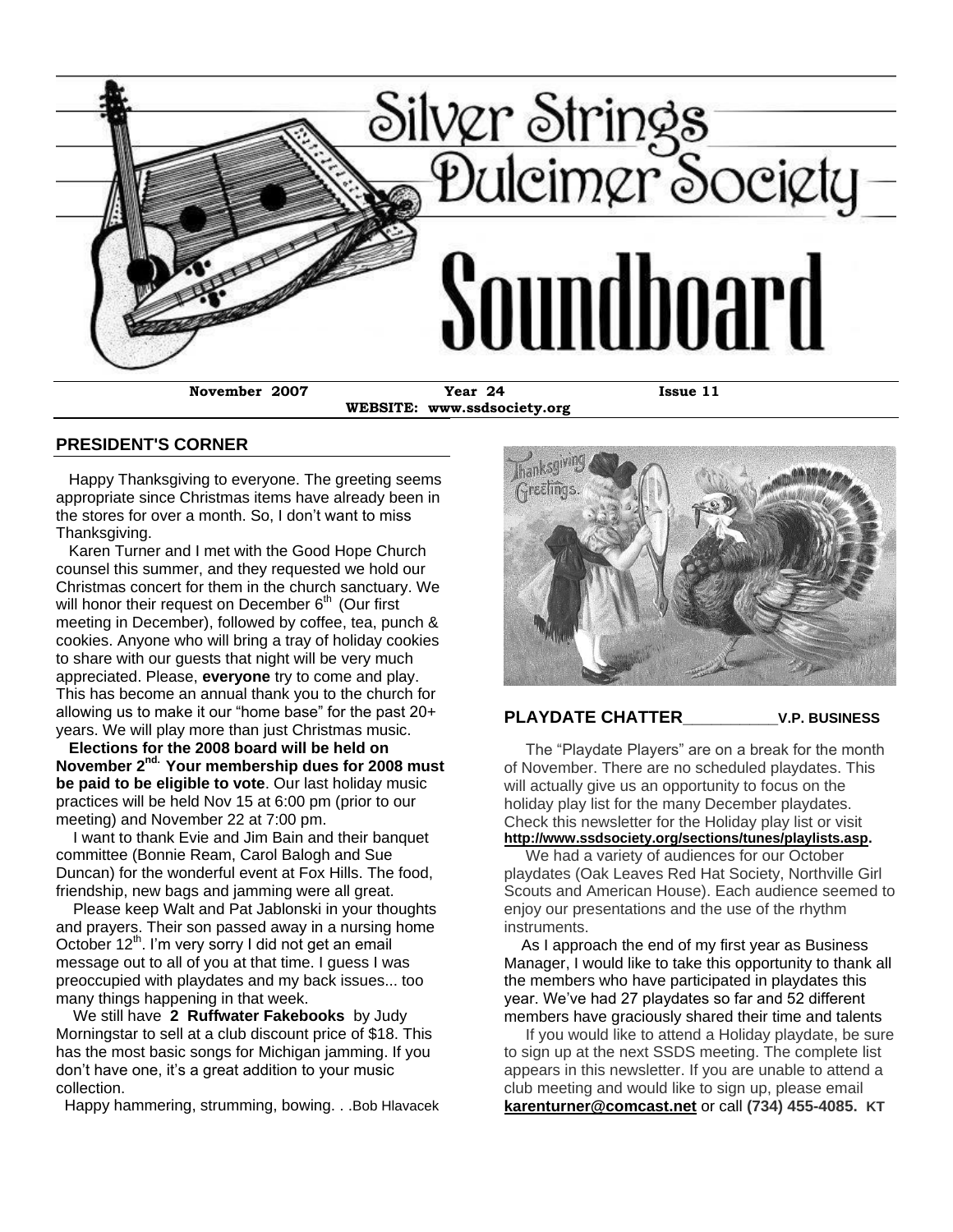### **MARK YOUR CALENDAR**

 *Holiday playdates...*

| Dec.1SSDS Playdate. 1-2:00pm<br>Soroptimist Int'l. Holiday tea. Dearborn                                           |  |
|--------------------------------------------------------------------------------------------------------------------|--|
| Dec.4SSDS Playdate. 6-7:00 pm<br>Garden City Historical Museum. G.City                                             |  |
| Dec.6SSDS Concert for Good Hope Lutheran Church<br>Meet at 7pm for setup.  Concert at 7:30                         |  |
| Dec.7SSDS Playdate 7:45-8:30 pm<br>Our Redeemer Lutheran Church. Dearborn                                          |  |
| Dec.11SSDS Playdate 1-1:45pm<br>Retired School Personnel. Dbn. Heights                                             |  |
| Dec.12SSDS Playdate. 12:45-1:30pm<br>Retired School Personnel. Livonia                                             |  |
| Dec.13SSDS Playdate 1-2:00pm                                                                                       |  |
| Burger School Holiday Celebration G. City<br>Dec.16SSDS Playdate. 9-10:00am<br>Franklin Community Church. Franklin |  |
| Dec.16. SSDS Playdate 6-7:00pm<br>St. Richard's Church Westland                                                    |  |
| Dec.19.SSDS Playdate. 5-6:30pm<br>Rivergate Terrace Riverview                                                      |  |
|                                                                                                                    |  |

## **V.P. PROGRAMS\_\_\_\_\_\_\_\_\_\_\_\_\_\_\_\_\_\_\_\_\_\_\_\_\_\_**

 We're getting a little rest before all of our Christmas playdates, and then we're off and running. Since the leadership of Good Hope church requested that our Christmas concert be held in the church sanctuary so more people could attend, we will have our Holiday potluck November 29<sup>th</sup> and give our Christmas concert on Dec. $6<sup>th</sup>$  in the sanctuary for the church. Please arrive Dec.  $6<sup>th</sup>$  at 7:00 to set up. We will start the concert at 7:30 so everyone has a chance to get there. After the concert, the Church will serve desserts. An open jam will be optional following the concert and church members will be welcome to stay and listen.

On November  $29<sup>th</sup>$  (fifth Thursday) we will begin our Holiday potluck at 7 pm. Please bring a side dish or dessert to share. Silver Strings will provide the meat, coffee and tea. It was voted by the members to make it a social time, with an informal jam after. Jane Chevalier and Rich Smith will host the first Variety night of 2008. . . . . . . . . . . . . . . . . . . . . . . . . . . . . . . . . . . . . . . Linda Losse

**2007 ANNUAL BANQUET. . . . . . . .** 

**…Thanks to my Committee of Jim Bain, Carol Balogh, Sue Duncan and Bonnie Ream. We received a lot of positive comments regarding the gifts, food, and jam session….thank you Karen and Linda for leading the jam. . . . . . . . Evie Bain, chairman** **Asked to write a composition entitled, "What I'm thankful for on Thanksgiving," a student wrote, "I am thankful that I'm not a turkey."**



### **MICHIGAN STATE OLD TIME FIDDLERS COMPETITION** Submitted by Jim McKinney, Director 22nd Annual Michigan State Championship Old-Time Fiddlers Contest at the Huron Township Applefest

 The weather for the 2007 Mich. State Championship Old-Time Fiddlers Contest on October 6th started out warm and dry and turned hot and humid as the day progressed, but at least it wasn't snowing. I started promptly at 10:00 am thanking our sponsors, introducing our judges and reading the rules to the audience. We started with about 50 people in the seats and finished with about 110. I was told the contest could be heard down the street for a block either way.

 We had 12 contestants this year, eight of whom were first-time competitors with us. Contestants drew numbers out of a hat for playing order. The judges were seated out of sight behind the stage where they couldn't see who was performing. They did have a stage monitor in the tent so they could hear each contestant very well.

 The contest finished around 12:00 pm. The results were:

 **1st Kelly Kaiser of Canton, MI age 14** 2nd Nellie Schrantz of St. Johns, MI age 22 3rd Bob Borcherding of Okemos, MI age 52 4th Sarah Dowell of Benton Harbor, MI age 15  **5th Phil Chen of Ann Arbor, MI age 48** 6th Holland Raper of Allen Park, MI age 16

**Congratulations SSDS members Kelly and Phil.! We're very proud of you !**

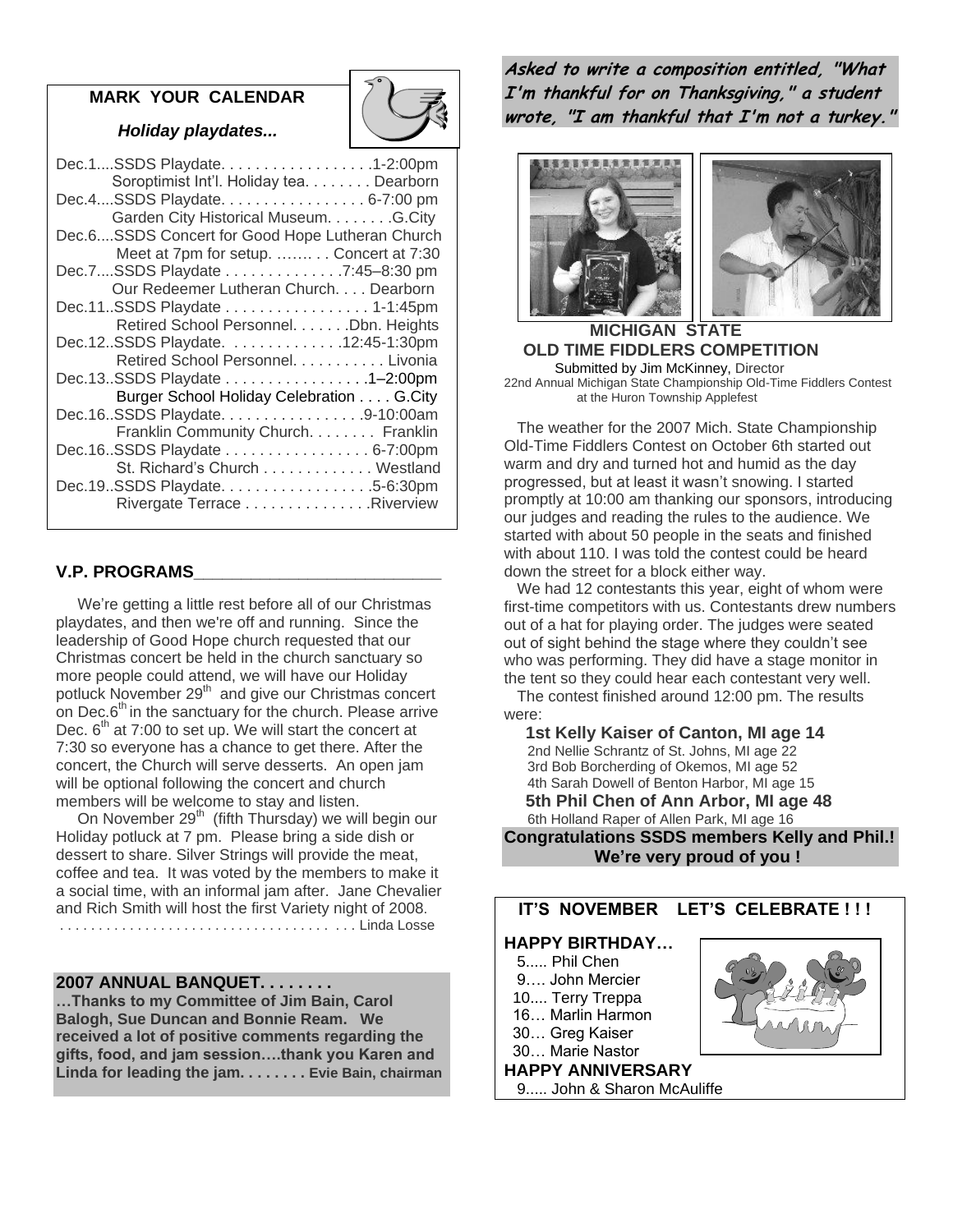# **NOTES FROM YOUR SECRETARY\_\_\_\_\_\_\_\_\_\_**

SSDS Annual Business Meeting October 18, 2007 President Bob Hlavacek called the meeting to order at

 8:15pm and extended condolences to Walt and Pat Jablonski at the recent death of their son.

- Agenda was moved, seconded and accepted Secretary's Report was accepted as presented in the September Soundboard. A letter from Val Karhu was read
- In absence of George Gonyo, Bob gave the treasurer's report. It was accepted unanimously.
- Karen Turner, VP Business... report is as follows: 27 play dates Jan.-Oct. 2007, 14 new venues projected total for the year's play dates is \$4000 Of 52 participants, 11 were new players this year Thanks to all who gave their time and musical talents! Karen's report was accepted as presented.
- Linda Losse, VP of Programs... announced the holiday pot luck will be on Nov. 29, (Variety Night) rather than in conjunction with the Dec.  $6<sup>th</sup>$  concert for Good Hope Lutheran Church. It was moved, seconded And unanimously approved to just have the holiday potluck with jamming after dinner. Strings will provide meat and beverages. All members are asked to bring a passing dish. Linda asked that people bring desserts for the Dec.  $6<sup>th</sup>$  concert, as we will be hosting this as a "thank you" in the hall for the church after the concert in the Sanctuary.
- Steve Hadley, Nominating Committee Chairman, presented the slate of officers for the 2008 election. They are as follows:

 President------Bob Hlavacek VP Business--Karen Turner VP Program—Linda Losse Treasurer------George Gonyo Secretary------Bonnie Ream

Bob opened the floor for further nominations. None being heard, the nominations were closed and the slate was accepted as presented. People wanting absentee ballots should contact Marie Naster. Elections will be Nov. 1, 2007, and 2008 dues must be paid for a member to be eligible to vote.

Meeting was adjourned at 8:45 p.m.

Respectfully submitted, Bonnie Ream

Why did they let the turkey join the band? Because he had the drumsticks

What did the turkey say to the turkey hunter? "Quack! Quack!"

What happened to the Pilgrim who was shot at by an Indian? He had an arrow escape.

Why did the Pilgrims eat turkey at Thanksgiving? Because they couldn't get the moose in the oven!  Whether you **know**, or **would like to know** what "contra dancing" is all about, here is the perfect opportunity. It is a **GREAT** family outing (for young or old)

fun for exercise.... or fun for observation.

 On **Saturday, November 24th** (the Saturday after Thanksgiving), Saginaw Subterranean Strings is partnering with Glen and Judi Morningstar to host an event at Fischer Hall, next to the Historical Museum on Main Street, Frankenmuth. Fischer Hall, with its beautiful wood floor and authentic quality, will be the perfect site for a contra dance .

 The club's usual Snowfest Concert has been cancelled because the Snowfest dates were changed. The 14 years of those shows always drew standingroom-only crowds. The players include part of the Ruffwater Band, which means top-notch entertainment.

 The tentative format for November 24th: 12:00-4:30 Concert (Group jams and about 3 "big name"

- showcase acts) public welcome
- 4:30-5:00 set up for potluck (all who attend will bring a dish-to-pass)

5:00-6:30 potluck and socializing (for the dancers, our club, and musicians)

- 6:30-7:00 set up for dance
- 7:00-10:00 contra dancing

 **It will be FREE. A free-will donation box will benefit the Frankenmuth Historical Museum.**  For more information contact Judy/Glen at **[gmorning@aol.com](/ym/Compose?To=gmorning@aol.com)** or **248-889-3013**



 Entertaining for the Oak Leaf Red Hat Society in Woodhaven was a treat. Almost all of us took a "scenic tour" to get there. It didn't look like a church from the outside. They participated enthusiastically.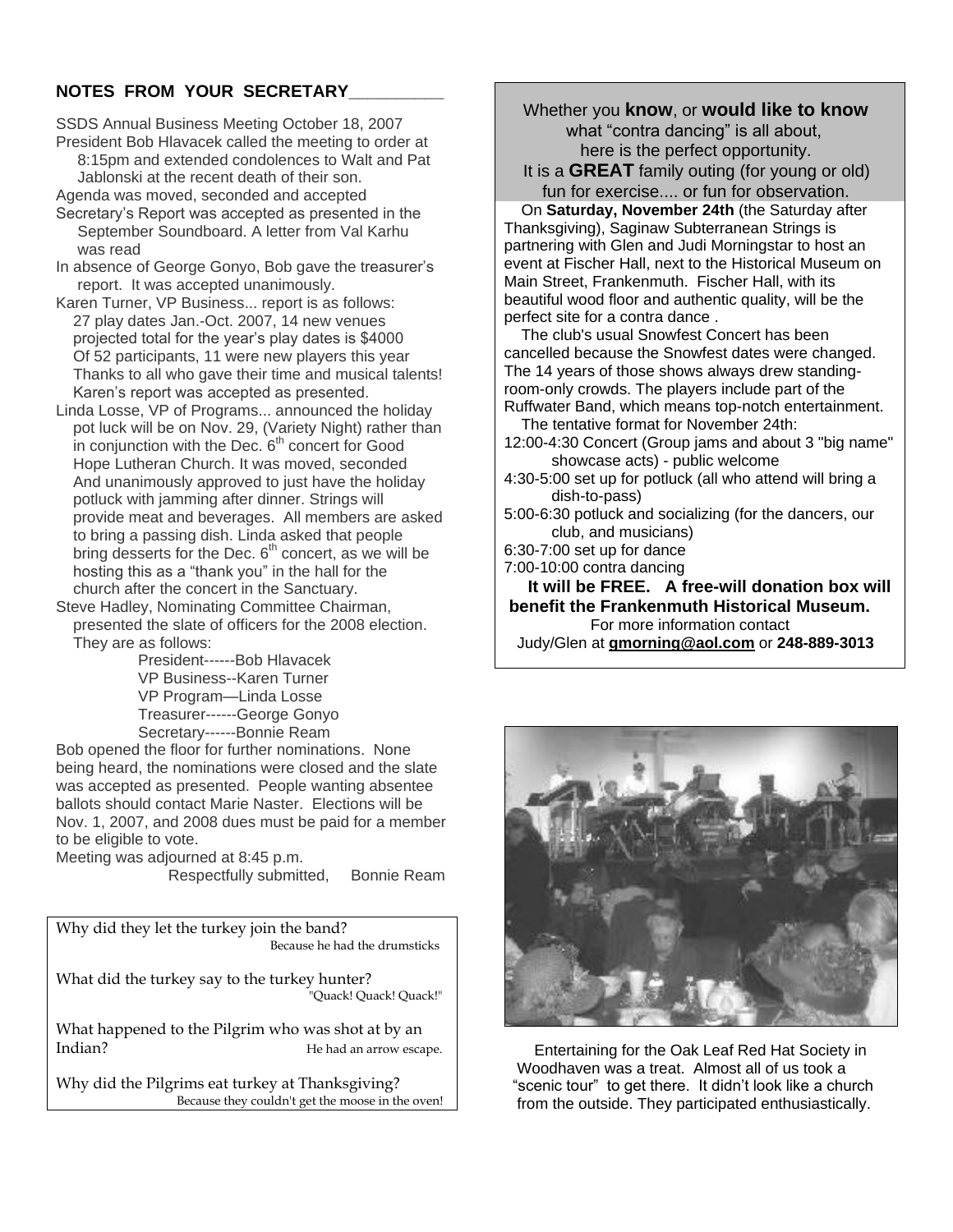

# **GETTING TO KNOW YOU**

 It's hard to be a member of Silver Strings very long and not run into George Gonyo. George has been a member since 1995, and during that time has been secretary,

treasurer, and president for the group!

 George was born in Fremont, Michigan and lived in Muskegon until 1966. He earned a B.S. in engineering from MSU, and moved to Ypsilanti to work with Ford Motor Company. George married his wife Marianne in 1970, and they have three daughters and four grandchildren (two boys and two girls). He is now officially retired from Ford and Visteon.

 Although he took piano lessons when very young, playing music just didn't interest him much until "I heard the hammered dulcimer back in the last century, and I liked the sound," says George. "I took some group lessons from Charlene Berry, and when I decided I liked it enough, I finally purchased a dulcimer."

 When not making music with Silver Strings, you may find George out with the German Park Recreation Club, the Ann Arbor Bike Club, or the Thunderbird Ski Club. He tries to go skiing out west once a year, and he also really enjoys going to Dollywood.

 ―A few of us went down to Dollywood a couple of weeks ago. We had our instruments with us, jammed right in the motel, and had a good time after we toured Dollywood earlier in the day. Maybe more of us could get together and go down there in 2008."

Submitted by Lynn Ellen Kaiser



 Our group entertained the Girl Scouts at a celebration of the life of Juliet Gordon Lowe, (founder). The sun was shining over Mill Race Village in North-Ville, as hundreds of girls and their leaders listened and danced to the music.

 $\overline{\phantom{a}}$ 





 A small group gave a command performance for the residents in Karen Turner's mom's wing at Trellis Gardens Retirement Home in Jackson. They want us to come back with a larger group to entertain in the ballroom.



'Twas the night of Thanksgiving, I just couldn't sleep. I tried counting backwards, I tried counting sheep. The leftovers beckoned... the dark meat and white, but I fought the temptation with all of my might. Tossing and turning with anticipation, the thought of a snack became infatuation. So, I raced to the kitchen, flung open the door and gazed at the fridge, full of goodies galore. I gobbled up turkey and buttered potatoes, stuffing with gravy, green beans and tomatoes. I felt myself swelling so plump and so round, till all of a sudden, I rose off the ground.